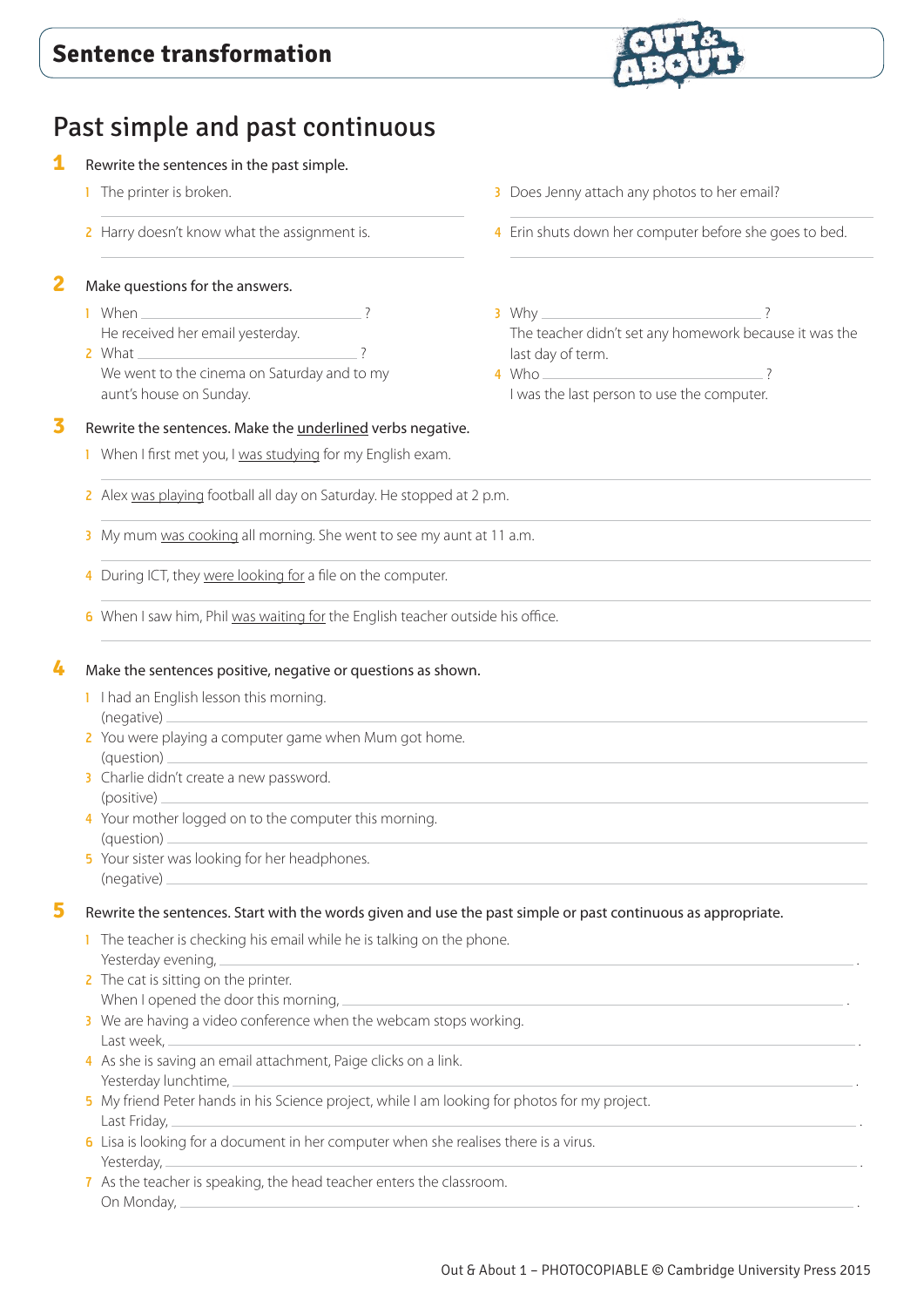

# Simple and perfect tenses

| 1            | Rewrite the sentences. Use the present perfect and the words in brackets.<br>1 The match finished an hour ago. (already)<br>2 She started to work at the school canteen two months ago. (for)<br>3 Alice is still doing her homework. (yet)<br>Alice<br>4 The English teacher started teaching at our school some years ago. (since 2009)<br>The English teacher _ |                                                                                                                                                                                                                                                                                                                                                                                                                                                                          |
|--------------|--------------------------------------------------------------------------------------------------------------------------------------------------------------------------------------------------------------------------------------------------------------------------------------------------------------------------------------------------------------------|--------------------------------------------------------------------------------------------------------------------------------------------------------------------------------------------------------------------------------------------------------------------------------------------------------------------------------------------------------------------------------------------------------------------------------------------------------------------------|
|              |                                                                                                                                                                                                                                                                                                                                                                    |                                                                                                                                                                                                                                                                                                                                                                                                                                                                          |
|              |                                                                                                                                                                                                                                                                                                                                                                    |                                                                                                                                                                                                                                                                                                                                                                                                                                                                          |
|              |                                                                                                                                                                                                                                                                                                                                                                    |                                                                                                                                                                                                                                                                                                                                                                                                                                                                          |
|              |                                                                                                                                                                                                                                                                                                                                                                    |                                                                                                                                                                                                                                                                                                                                                                                                                                                                          |
|              | 5 Olivia wins tennis trophies. This is her fifth one. (already)                                                                                                                                                                                                                                                                                                    |                                                                                                                                                                                                                                                                                                                                                                                                                                                                          |
| $\mathbf{2}$ | Rewrite the sentences. Use the present perfect or the past simple.                                                                                                                                                                                                                                                                                                 |                                                                                                                                                                                                                                                                                                                                                                                                                                                                          |
|              | 1 My father hasn't travelled abroad since 2008.                                                                                                                                                                                                                                                                                                                    |                                                                                                                                                                                                                                                                                                                                                                                                                                                                          |
|              | The last time <b>contract the contract of the contract of the contract of the contract of the contract of the contract of the contract of the contract of the contract of the contract of the contract of the contract of the co</b><br>2 I started playing the piano four years ago.                                                                              | 2008.                                                                                                                                                                                                                                                                                                                                                                                                                                                                    |
|              | <b>Example 2018</b> Tour years.<br>the contract of the contract of the contract of                                                                                                                                                                                                                                                                                 |                                                                                                                                                                                                                                                                                                                                                                                                                                                                          |
|              | 3 I haven't played tennis for a week.                                                                                                                                                                                                                                                                                                                              |                                                                                                                                                                                                                                                                                                                                                                                                                                                                          |
|              | $\overline{\phantom{a}}$ and $\overline{\phantom{a}}$ and $\overline{\phantom{a}}$ and $\overline{\phantom{a}}$ and $\overline{\phantom{a}}$ and $\overline{\phantom{a}}$ and $\overline{\phantom{a}}$ and $\overline{\phantom{a}}$<br>4 The last time he saw a doctor was in 2007.                                                                                |                                                                                                                                                                                                                                                                                                                                                                                                                                                                          |
|              | He hasn't learning to the contract of the contract of the contract of the contract of the contract of the contract of the contract of the contract of the contract of the contract of the contract of the contract of the cont                                                                                                                                     | 2007.                                                                                                                                                                                                                                                                                                                                                                                                                                                                    |
| 3            | Make questions for the answers.                                                                                                                                                                                                                                                                                                                                    |                                                                                                                                                                                                                                                                                                                                                                                                                                                                          |
|              |                                                                                                                                                                                                                                                                                                                                                                    | $\overline{\mathbf{3}}$ $\overline{\mathbf{3}}$ $\overline{\mathbf{1}}$                                                                                                                                                                                                                                                                                                                                                                                                  |
|              | Yes, the film has already started.<br>Yes, I've read Don Quixote twice.                                                                                                                                                                                                                                                                                            |                                                                                                                                                                                                                                                                                                                                                                                                                                                                          |
|              | $2 \overline{ }$<br>$\overline{?}$<br>Yes, they've played tennis before.                                                                                                                                                                                                                                                                                           | $\overline{4}$ $\overline{4}$ $\overline{4}$ $\overline{4}$ $\overline{4}$ $\overline{4}$ $\overline{4}$ $\overline{4}$ $\overline{4}$ $\overline{4}$ $\overline{4}$ $\overline{4}$ $\overline{4}$ $\overline{4}$ $\overline{4}$ $\overline{4}$ $\overline{4}$ $\overline{4}$ $\overline{4}$ $\overline{4}$ $\overline{4}$ $\overline{4}$ $\overline{4}$ $\overline{4}$ $\overline{$<br>$\overline{\phantom{0}}$<br>No, he hasn't bought his mum's birthday present yet. |
| 4            | Answer the questions. Use the time word in brackets.                                                                                                                                                                                                                                                                                                               |                                                                                                                                                                                                                                                                                                                                                                                                                                                                          |
|              | I Had you done your homework when you started playing the video game? (already)                                                                                                                                                                                                                                                                                    |                                                                                                                                                                                                                                                                                                                                                                                                                                                                          |
|              | 2 Has James ever visited your house? (never)<br>3 Have you handed in your essay yet? (just)                                                                                                                                                                                                                                                                        |                                                                                                                                                                                                                                                                                                                                                                                                                                                                          |
|              |                                                                                                                                                                                                                                                                                                                                                                    |                                                                                                                                                                                                                                                                                                                                                                                                                                                                          |
|              | 5                                                                                                                                                                                                                                                                                                                                                                  | Rewrite the sentences. Use the present perfect or the past perfect.                                                                                                                                                                                                                                                                                                                                                                                                      |
|              | The concert started at 8 p.m. We arrived at 8.15.<br>When we arrived, the concert                                                                                                                                                                                                                                                                                  |                                                                                                                                                                                                                                                                                                                                                                                                                                                                          |
|              | 2 Sarah lived in London when she was a little girl. She lives in London now.<br>Sarah.                                                                                                                                                                                                                                                                             | all her life.                                                                                                                                                                                                                                                                                                                                                                                                                                                            |
|              | 3 I arrived home at 8 p.m. and dinner was prepared. Susan cooked it.<br>$S$ usan $-$                                                                                                                                                                                                                                                                               | before I got home.                                                                                                                                                                                                                                                                                                                                                                                                                                                       |
|              | 4 Karen stopped going out with Tom. After that, she went to university.<br>By the time she went to university, $=$                                                                                                                                                                                                                                                 |                                                                                                                                                                                                                                                                                                                                                                                                                                                                          |
|              | 5 I started having dancing lessons. One week later I broke my leg.                                                                                                                                                                                                                                                                                                 |                                                                                                                                                                                                                                                                                                                                                                                                                                                                          |
|              |                                                                                                                                                                                                                                                                                                                                                                    | when I broke my leg.                                                                                                                                                                                                                                                                                                                                                                                                                                                     |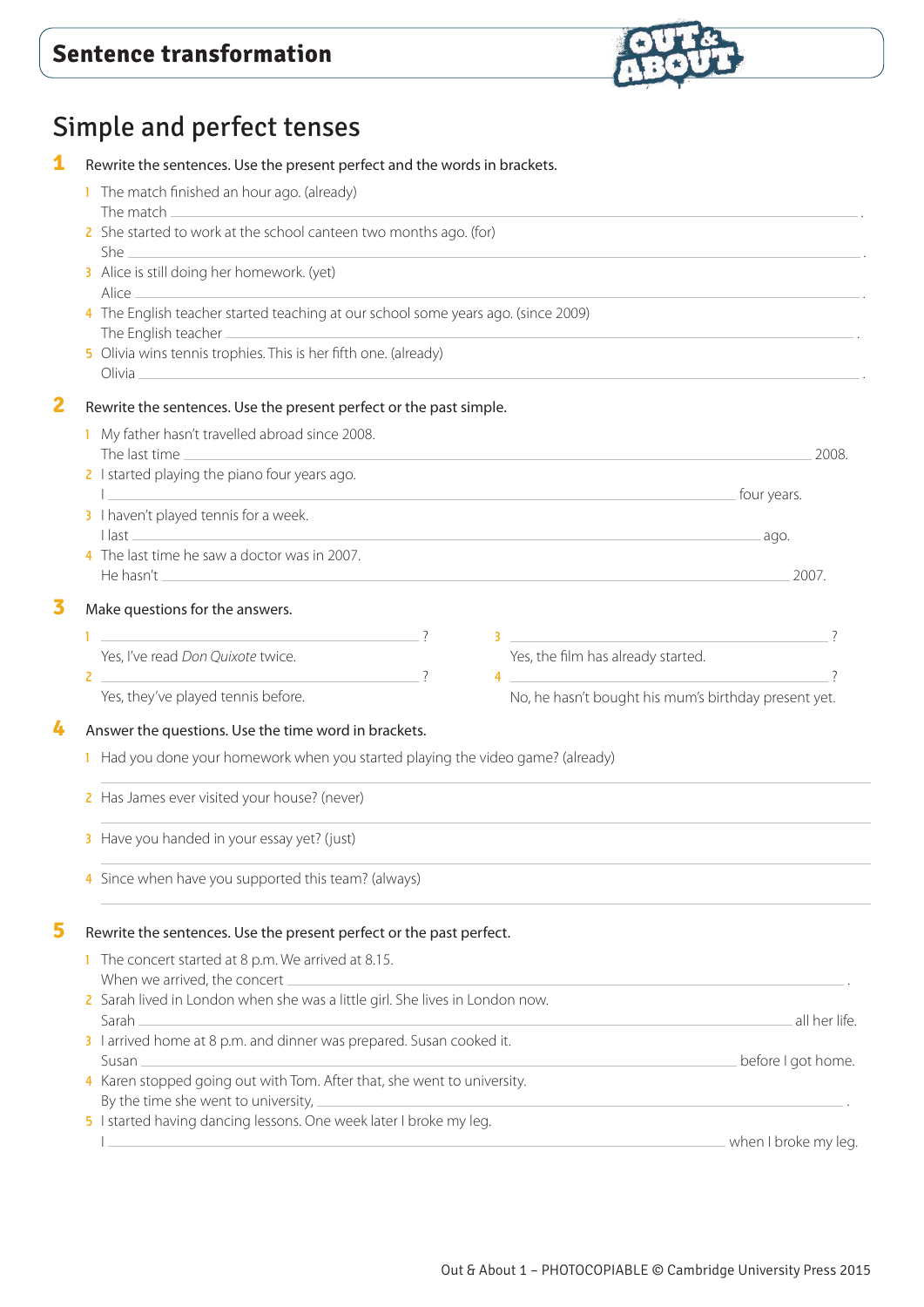

# Modals

**1** Make the sentences negative.

- 1 As a teenager, he could come up with new recipes very easily.
- 2 Matthew had to study very hard for the previous test.
- 3 You should snack between meals.
- 4 She was able to go out last week and she can go out tonight.

**2** Make questions for the answers.

 $\mathbf{L}$ 1

Yes, I will be able to help you with your homework this afternoon.

2

3

Yes, the girls have to play football at this school.

Yes, she has been able to train in the wet weather.

4

Yes, the government should be worried about obesity in young people.

- **3** Rewrite the sentences without changing their meaning. Use the correct form of *should*, *ought to*, *must*, *can* and *have to*. Use each modal verb only once.
	- 1 It's a good idea to cut down on sweet food. You .
	- 2 Tim isn't allowed to polish off all the cake before his sister gets home. Tim .
	- 3 My doctor advised me not to eat in front of the television. My doctor said I .
	- 4 I know how to cook healthy food.
	- I <u>a bhliain 1976 an t-Iomraidh ann an t-Iomraidh ann an t-Iomraidh ann an t-Iomraidh ann an t-</u> 5 It wasn't necessary to chew every mouthful 30 times! You .

## **4** Rewrite the sentences. Use the prompts in brackets.

- 1 Peter and Tom must help with the housework when their mother is busy.
	- $a$  (no obligation)  $a$
	- b (advice) .
- 2 Jenny ought to visit her grandparents on Saturday.
	- a (obligation) .
	- b (ability) .
- 3 The children can't eat lots of fast food.
	- a (prohibition)  $\equiv$
	- b (advice) .
- 4 I have to keep my weight down.

(advice) . (non-ability)  $-$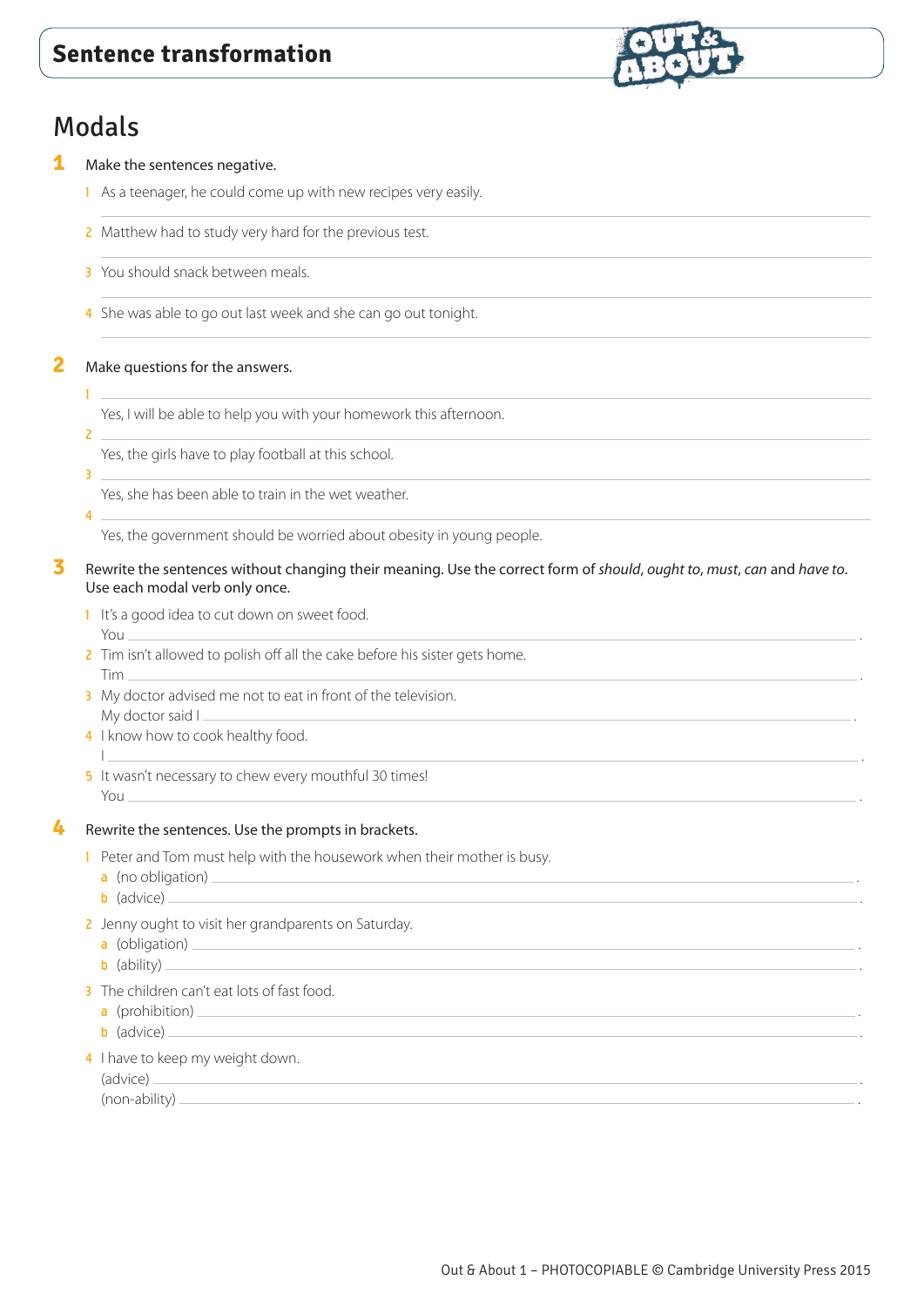

- **1** Rewrite the sentences. Use the correct relative pronoun.
	- **1** The documentary he watched was about the Spanish economy.
	- 2 The news she wanted to watch was on at the same time as the football match.
	- **3** Brad Pitt is the actor my sister likes the most.
	- 4 The year we went to Spain on holiday it rained every day!
- **2** Join the sentences to make one. Use defining relative clauses and relative pronouns where necessary.
	- 1 Marta is planning a holiday to the island. The reality show was set on the island.
	- 2 For his class, Tim has to watch the documentary. It was produced by his unconventional professor.
	- 3 The sitcom is not on tonight. Jenny likes to watch the sitcom.
	- 4 The soap opera is called *Eastenders*. My mum likes *Eastenders* the most.
	- 5 I was polite to the teacher. I had given up his class.
	- 6 I'm going to have a party in the restaurant. We had our first meal there.

#### **3** Rewrite or join the sentences. Use non-defining relative clauses.

- 1 Little Red Riding Hood was on her way to see her grandmother and met a wolf.
- 2 The shy quiz show contestants are usually nervous and make a lot of mistakes.
- 3 The Oscar is a prestigious cinematic award and is given to the best films of the year.
- 4 John's mother loves to watch movies in black and white and owns a large collection of DVDs.
- 5 She hasn't seen the new Channel 4 drama yet. The drama is about a criminal family.
- 6 Andrew's sister likes to watch reality shows. His sister's name is Anna.

#### **4** Join the sentences to make one sentence. Use defining or non-defining relative clauses and the words in brackets.

1 Rafael Nadal has played tennis since he was a boy. He is number one today. Rafael Nadal, **has played tennis since he was a boy.** (who) (who) 2 He's a famous actor. His brother is a football player. He's the famous actor . (whose)

- 3 *Gossip Girl* is a very popular series. It takes place in Manhattan. (which) *Gossip Girl, ,* is a very popular series.
- 4 My sister Sofia likes my upstairs neighbour. He doesn't go to our school. (who) My sister Sofia likes my upstairs neighbour, .
- 5 That village in the north of Spain is beautiful. We spent our holidays there as children. (where) That village in the north of Spain **is beautiful.** If the north of Spain **is beautiful.** Is beautiful.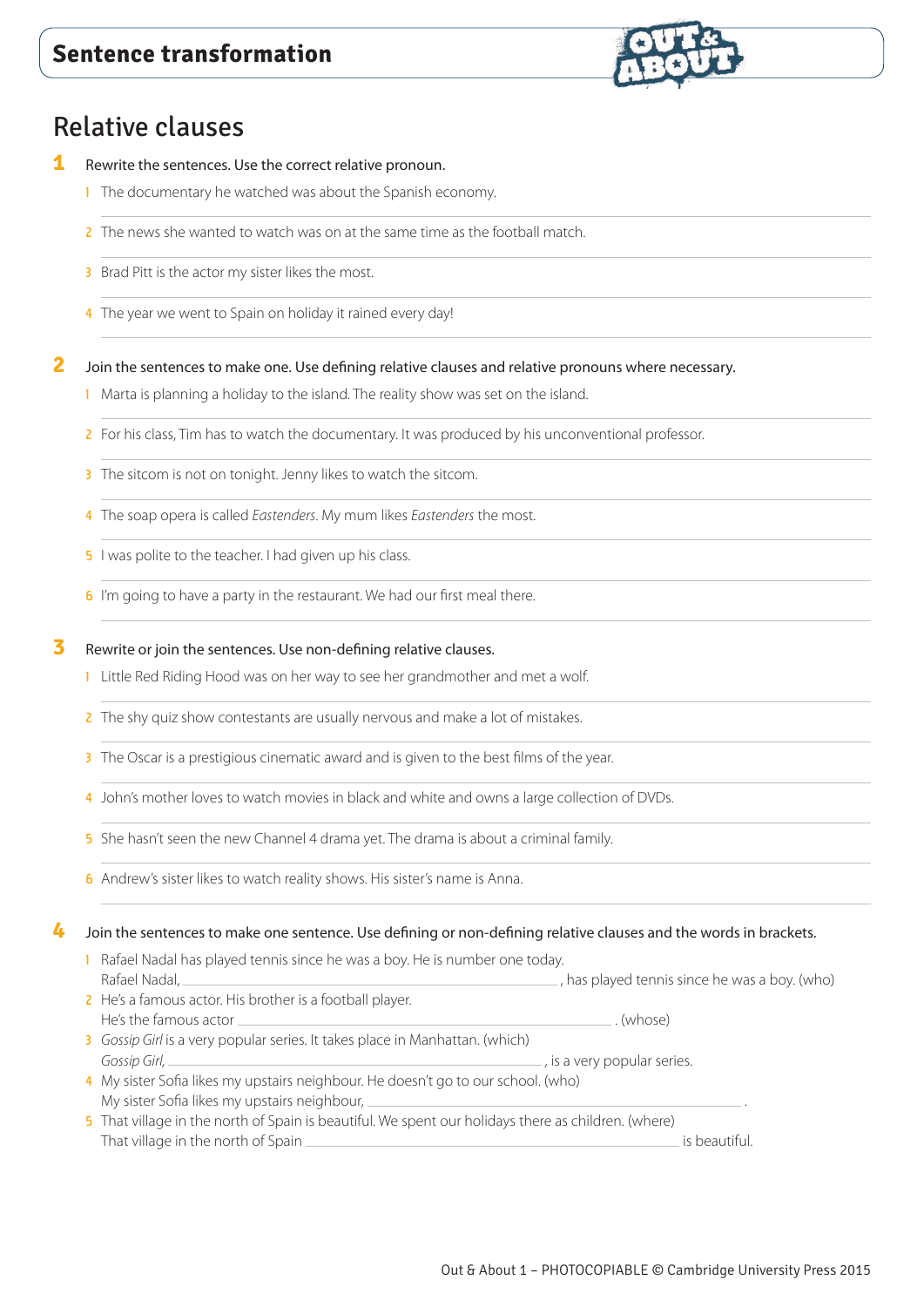

### **5** Rewrite the sentences. Use the correct relative pronoun.

- 1 Gandhi was an important pacifist. He was born in India.
- 2 Teachers are usually keen on helping the students. The students show interest.
- 3 There are new political parties. Their members are usually young.
- 4 This is the Geography book. I told you about it the other day.

#### **6** Join the sentences to make one. Use defining relative clauses and relative pronouns when necessary.

- 1 David doesn't usually visit his parents. They live very far away.
- 2 I can always trust my best friend. He is always there for me.
- 3 They are showing a fantastic film later on. It's about Luther King's life.
- 4 The café has good coffee. It is round the corner.
- **5** I like that song. It reminds me of you.

## **7** Rewrite the sentences. Use non-defining relative clauses.

- 1 Don Quixote is one of the most important literary novels and it takes place in Spain.
- 2 My upstairs neighbour is always shouting. She is 13.
- 3 The teacher is very good and she is new here.
- 4 *How I met your Mother* is an American TV series and it takes place in New York.
- 5 There are fantastic English summer courses. They can be about almost anything.

## 8 Join the sentences to make one sentence. Use defining or non-defining relative clauses as appropriate. Add commas where necessary.

- 1 My schoolmate is a professional footballer. He trains every day. My schoolmate
- 2 There is a tree falling down. It was hit by lightning. The tree
- 3 That hotel was fantastic. It was near the sea. That hotel
- 4 The European elections didn't interest everybody. They were held in May. The European elections
- 5 Martin met Lisa in Budapest. He was travelling around Europe. Martin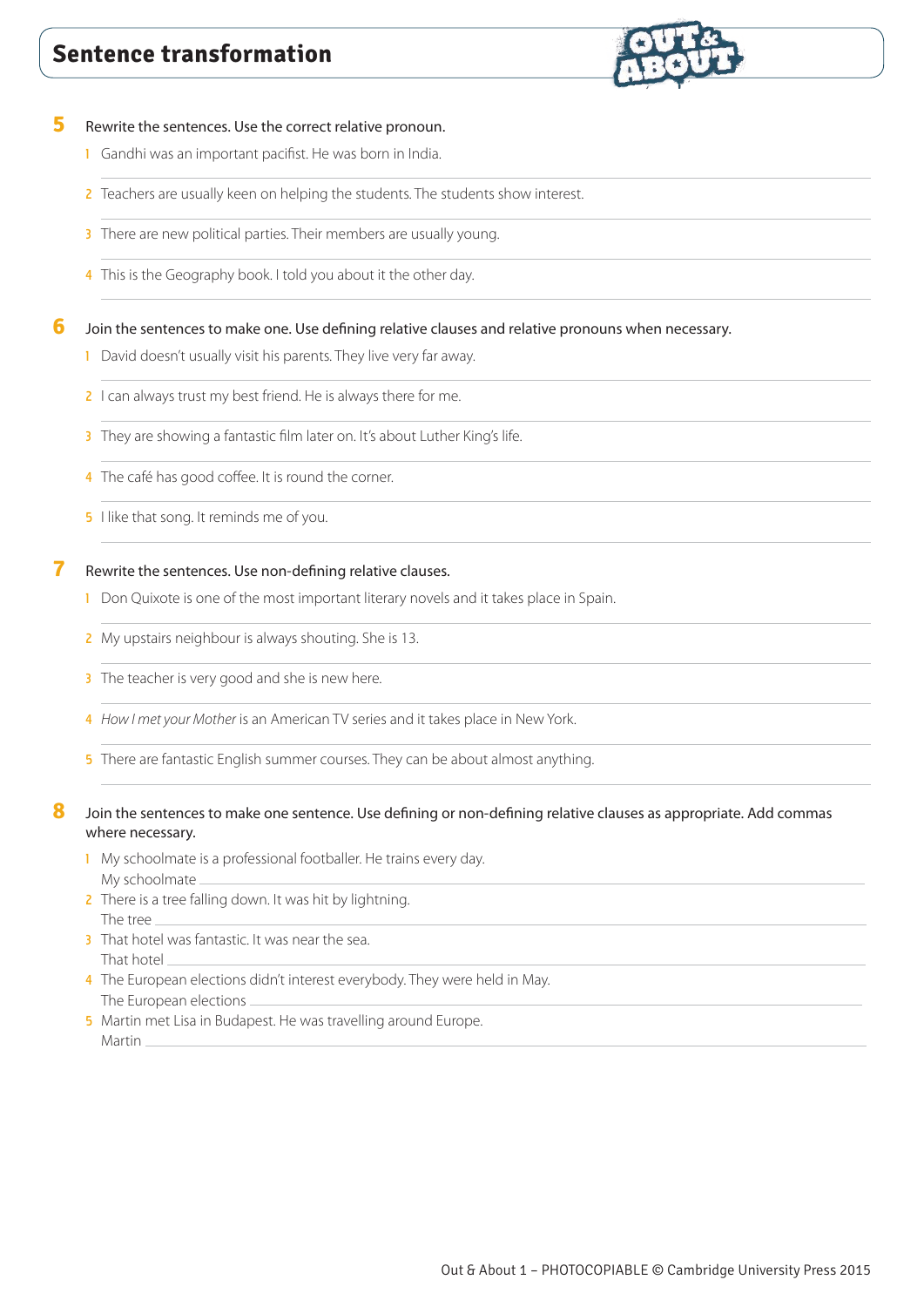# The future

- **1** Rewrite the sentences. Make the underlined verbs negative.
	- 1 We're going to get married in the spring.
	- 2 It's annoying that the train leaves at seven o'clock in the morning.
	- 3 Tom is getting the bus to school tomorrow morning. He normally goes by car.
	- 4 Look at the weather! Mum and Dad are going to get very wet.

## **2** Make questions for the answers.

1 What time <u>substitutions are contracted</u> and the contracted and the contracted and the contracted and the contracted and the contracted and the contracted and the contracted and the contracted and the contracted and the The class finishes at 11 a.m. as usual. 2 What 2 what a set of the contract of the contract of the contract of the contract of the contract of the contract of the contract of the contract of the contract of the contract of the contract of the contract of the con I'm meeting Daniel next weekend.  $\overline{3}$  Are  $\overline{3}$ No, I'm not going to tell my parents that I went shopping. 4 Where 2012 **All and 2012 Contract Contract Contract Contract Contract Contract Contract Contract Contract Contract Contract Contract Contract Contract Contract Contract Contract Contract Contract Contract Contract Cont** 

Sarah will live with her parents when she goes to university.

# **3** Rewrite the sentences. Put the underlined verbs in the correct future form. Use the prompts in brackets.

- 1 I went to get my hair cut this afternoon. (intention)
- 2 Hurry up! We ended up missing the wedding! (prediction based on evidence)
- 3 My aunt's flight left at 10.05 this morning. (future schedule)
- 4 Are you getting a cold? I'm making you a hot drink. (spontaneous offer)
- 5 My grandfather went into town this afternoon to meet his friend. (future arrangement)
- 6 I think you broke up with your boyfriend when you go to university. (prediction based on opinion)

## **4** Rewrite the sentences. Use the future continuous.

- 1 This time tomorrow, I'm going to have dinner with my grandparents.
- 2 Next summer, I will travel round Europe by myself.
- 3 This time next year, I'm going to live with my cousin in London.
- 4 By 2020, my grandson is going to study abroad.

#### **5** Rewrite the sentences. Use the future perfect.

- 1 My grandparents first knew each other when they were 23. By the time they are  $87<sub>1</sub>$
- 2 Kate started working at this company two years ago. In two years, .
- 3 Your uncle is building this house. He will finish next month. In a month, .
- 4 Joe and his sister haven't spoken to each other since 2012 By 2020, .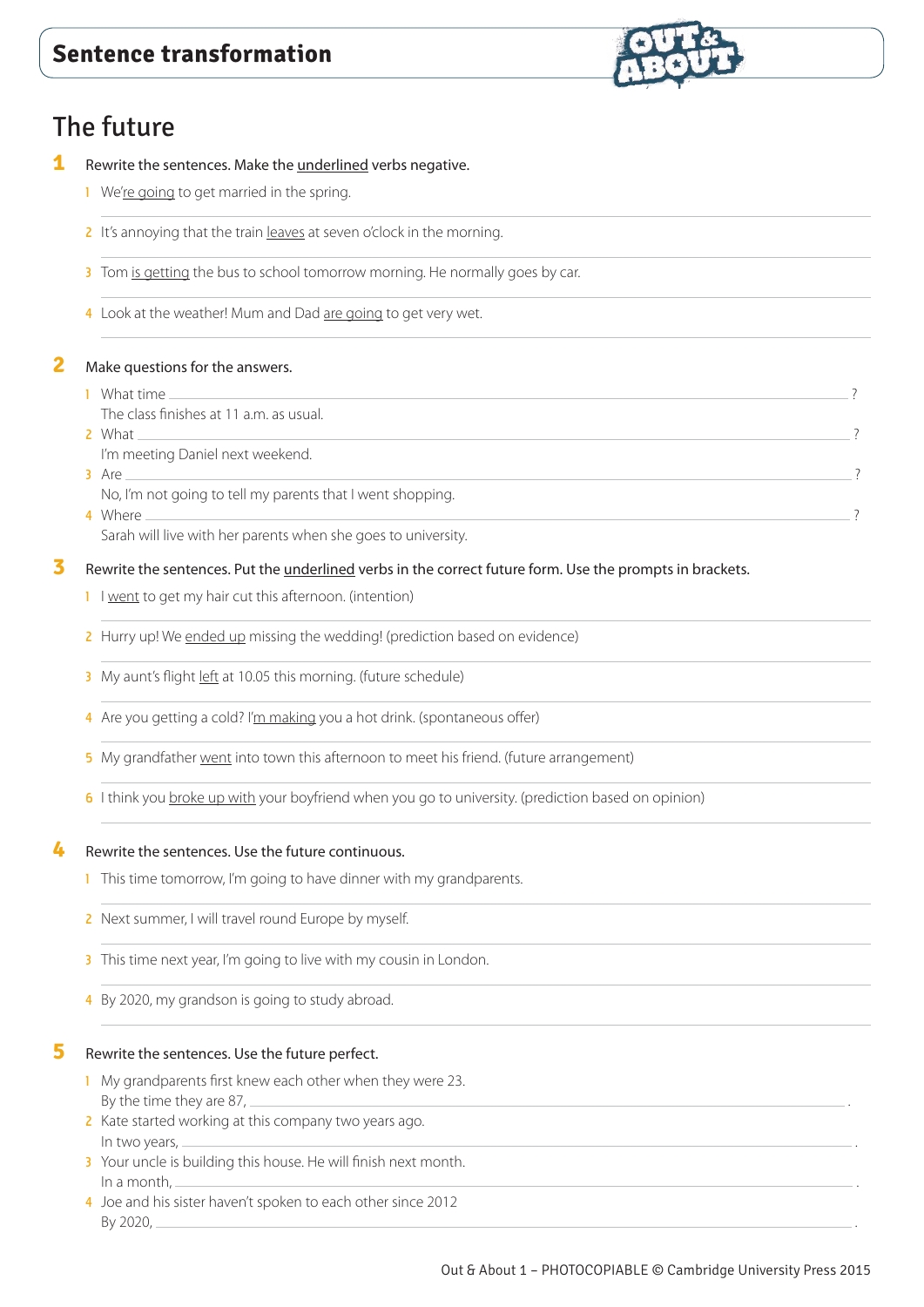

# Reported speech

- **1** Rewrite the statements as reported speech. Don't forget to change the time words.
	- 1 The athlete said, 'I will do my best in the race today.'
	- 2 'Joe isn't going to the basketball match tonight,' Mike told me.
	- 3 My brother told me, 'I went rock climbing with my friends yesterday.'
	- 4 'Sam can play cricket', David told his mum.

# **2** Rewrite the questions as reported speech.

- 1 'Will you marry me?' he asked his girlfriend. He asked his girlfriend
- 2 'Have you finished your homework?' Paul's mum asked him. Paul's mum asked him .
- 3 'Are you playing football later?' he asked me. He asked me .
- 4 'Did he do yoga last year?' William asked. William asked .
- 5 'What are you doing here?' he asked me. He asked .
- 6 'What's wrong with you?' she asked Paul. She asked .
- 7 'What has happened to your girlfriend?' Carol asked her brother. Carol asked .
- 8 'Why don't you want to come with us to the cinema?' our parents asked us. Our parents asked

**4** Report the commands and requests. Use the correct form of the words in brackets.

- 1 'Don't go swimming in the lake' (He / tell / me)
- 2 'Please don't make any plans.' (My mum / ask / me)
- 3 'Could you please make your way to the tennis court.' (The coach / ask / us)
- 4 'Please sign up to do the sandboarding course.' (My friend / ask / me)

**5** Rewrite the sentences as reported speech. Use *deny*, *recommend*, *apologise*, *remind*, *order*, *warn* and *suggest*. The verbs can be used more than once and some sentences can have more than one answer.

- 1 'You should eat breakfast every day' said my mum.
- 2 Hannah said, 'I'm sorry that I didn't remember the book.'
- 3 The lifeguard said to us, 'Don't swim right after a meal.'
- 4 The football official said, 'I didn't cheat!'
- 5 'Don't make a lot of noise!' my dad told me again.
- 6 'Get out of the swimming pool!' the teacher told Joe.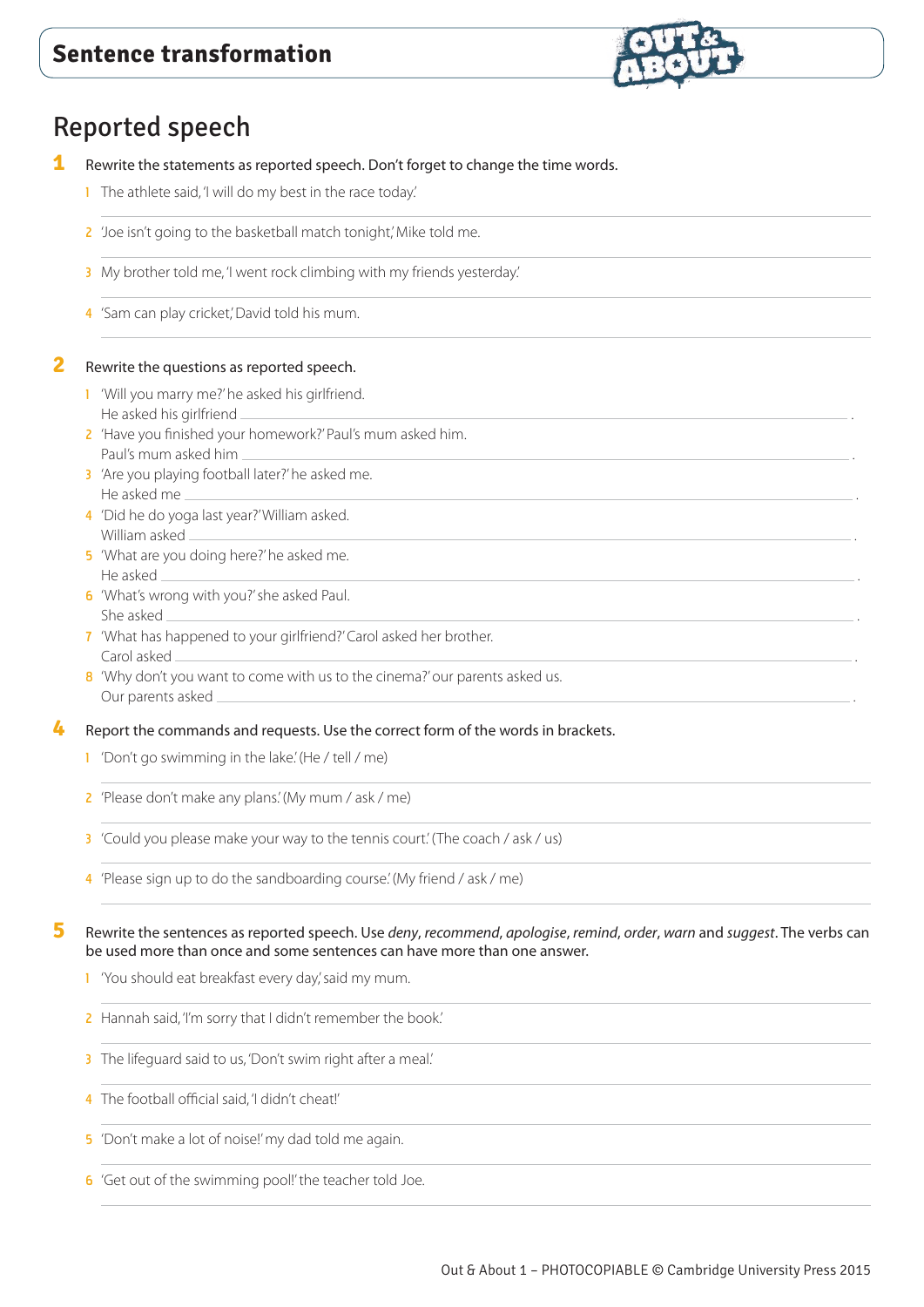

#### **6** Rewrite the statements as reported speech.

- 1 'Where are you going to sleep tonight?' Tony asked.
- 2 'You shouldn't buy so many things', he told her.
- 3 'Although Paul hadn't slept at all, he went to see his girlfriend', Laurie said.
- 4 'This film will never win an Oscar', Matt said.

#### **7** Rewrite the questions as reported speech.

- 1 'Where are you coming home from?' he asked me.
- 2 'Why isn't he talking to me?' Sarah wanted to know.
- 3 'What has happened to him?' she asked.
- 4 'Can I ask you a personal question?' Mike wanted to know.
- 5 'Will you please stop making that silly noise?' my mother asked.

#### **8** Report the commands and requests.

- 1 'You have to be at the cinema before 7', he said. He told us
- 2 'Stop shouting at each other!' their mum told them. Their mother told them
- 3 'Phone me when you arrive, please', he asked her. He asked her
- 4 'You can't tell anyone what I just told you', Lisa told her. Lisa told her
- 5 'Leave all your mobiles on that table', the teacher said. The teacher asked us

## **9** Rewrite the sentences as reported speech. Use one of the following verbs: *admit*, *claim*, *offer*, *promise*, *threaten*, *warn* or *explain*.

1 'I won't do it again', said Peter.

- 2 'Mary took your mobile away', Susan said.
- 3 'I'll speak to your parents if you don't change your attitude', the teacher said.
- 4 'Don't leave the keys there', my mum told me.
- 5 'I can pick you up from school later', he told me.
- **6** 'I've made a big mistake', Harry said.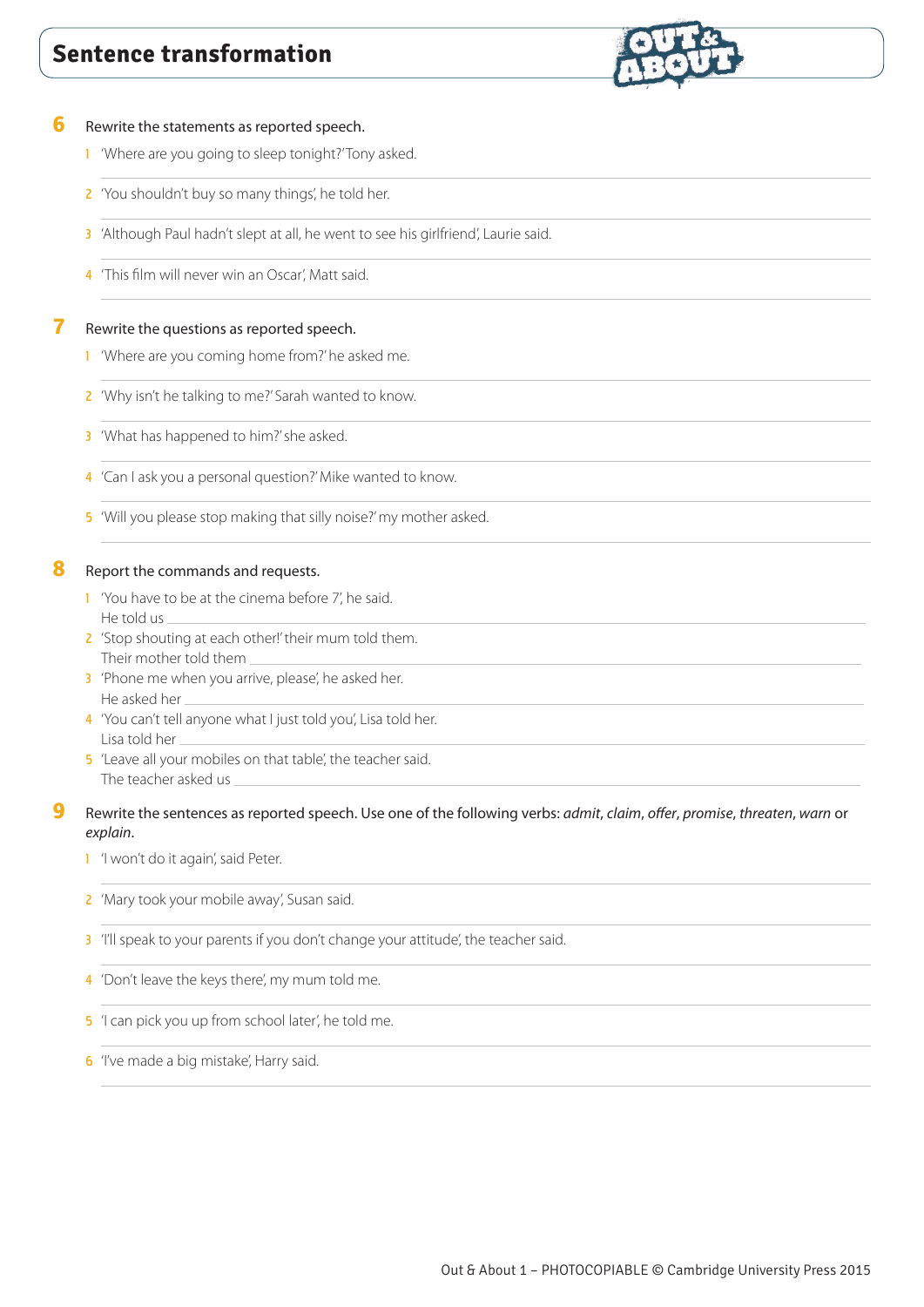# **Conditionals**

- **1** Rewrite the sentences. Use a zero or first conditional as appropriate.
	- 1 You shouldn't kick another football player. You might break his leg.
	- 2 I have to study French. I want to live in France.
	- 3 Your mum might take notes at the doctor's. Then she won't forget anything.
	- 4 Someone might break into your car. Then you'll need to contact the police.
	- 5 You might send in a photo to the newspaper. Put your name and address on the back.

# **2** Complete the second sentence using an alternative for *if*. The second sentence must mean the same as the first sentence.

- 1 The sun will rise in the East if the Earth continues on its orbit. The sun will rise in the East as
- 2 If the train tickets aren't too expensive, I will go on holiday. I will go on holiday p.
- 3 I will take a class photo if everyone turns up. I will take a class photo on .
- 4 Judy will play tennis on Saturday if it doesn't rain. Judy will play tennis on Saturday u

## **3** Complete the second conditional sentences.

- 1 You spend a lot of time playing video games so you don't get good marks. If you  $\frac{1}{2}$  you would get good marks.
- 2 Your room is a mess so it's impossible to find anything. If your room <u>example and the possible to find things.</u> It would be possible to find things.
- 3 You can meet your friends but your mother is angry with you. You could meet your friends if
- 4 You don't eat any fruit or vegetables so you don't have a lot of energy. If you , you would have more energy.

## **4** Rewrite the sentences in the third conditional.

- 1 My friends would move to Spain if they were able to find a job there.
- 2 If the students don't do their work, they can't go on the field trip.
- 3 Paula will visit her grandparents in England if her flight isn't cancelled.
- 4 Rebecca will arrive on time if she doesn't forget her passport.

#### **5** Rewrite the sentences. Use a second or third conditional as appropriate.

- 1 The tea was cold so we couldn't drink it. If the tea .
- 2 I'm tired because I do a lot of exercise. If I .
- 3 We were late so we didn't see the film. If we .
- 4 I take a short break every hour so I don't get very tired. If I .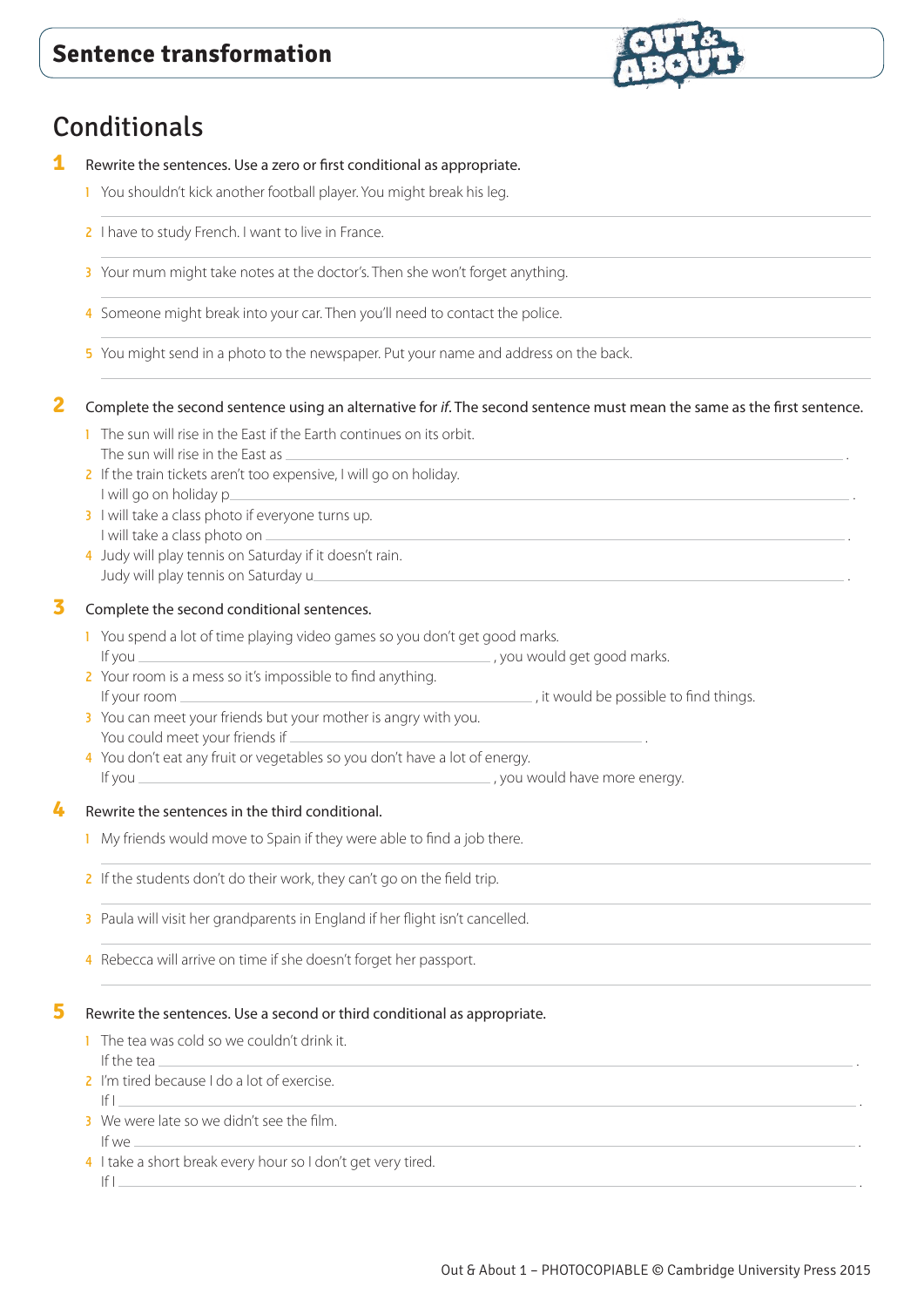

# Passive / to have something done

- **1** Rewrite the sentences in the passive voice. Use *by* only when necessary.
	- 1 Perhaps next year the government will offer incentives for recycling.
	- 2 In this town they recycle batteries.
	- 3 He has painted her room with environmentally-friendly paint.
	- 4 By the time I got there, someone had taken a bag of cans to the recycling depot.

## **2** Rewrite the sentences in the active voice.

- 1 People are being charged a fee by the town council if they don't recycle.
- 2 Global warming is considered a serious problem by scientists.
- 3 The rubbish was picked up by the students before they left the park.
- 4 The lights have been switched off to save energy.

# **3** Rewrite the sentences. Use modal verbs in the passive voice.

- 1 You can also recycle plasterboard and timber.
- 2 You have to sort your rubbish into different bins.
- 3 They should encourage students to be more aware of the environment.
- 4 You mustn't mix aluminium and paper in your recycling bins.

## **4** Rewrite the sentences where possible using *get* instead of the passive *be*.

- 1 Many people were injured that night.
- 2 The school is cleaned every morning before the students arrive.
- 3 If the books are ruined, you'll have to pay for them.
- 4 The president is loved by almost everybody.

## **5** Rewrite the sentences. Use causative *have* or *get*.

- 1 The painters are painting our house. We .
- 2 A designer is going to make Lucy's wedding dress. Lucy .
- 3 My car broke down. They are repairing it at the garage. I .
- 4 The photographer took a photo of Sam. Sam .
- 5 My hair was too long so the hairdresser cut it. I because